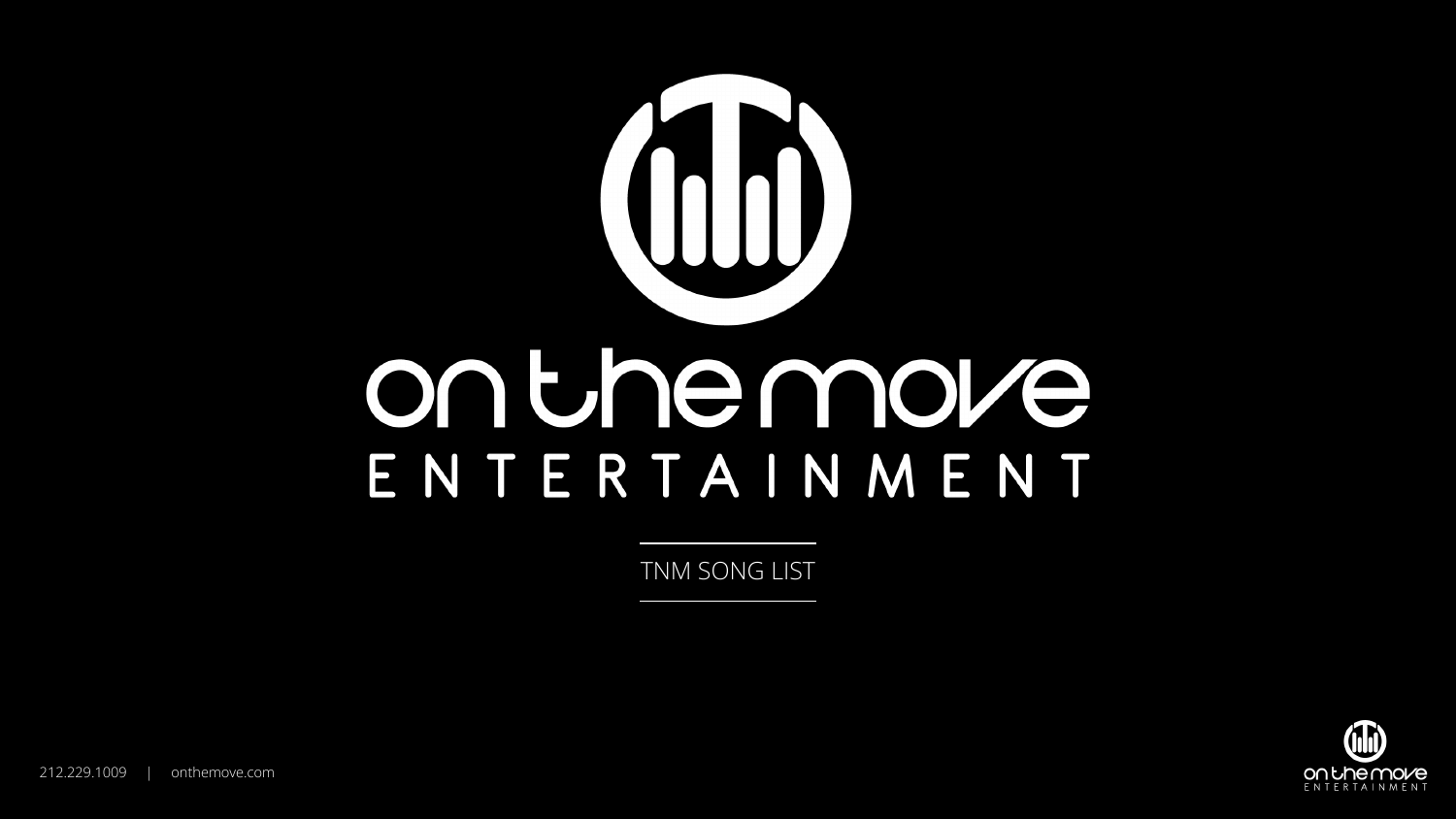#### *Crooner Favorites*

Ain't That A Kick in the Head - *Dean Martin* Beyond the Sea - *Bobby Darin* Feeling Good - *Michael Buble* Fly Me to the Moon - *Frank Sinatra* I've Got the World on a String - *Frank Sinatra* I've Got you Under my Skin - *Frank Sinatra* L-O-V-E - *Nat King Cole* My Way - *Frank Sinatra* New York, New York - *Frank Sinatra* The Way You Look Tonight - *Frank Sinatra* What a Wonderful World - *Louis Armstrong* Unforgettable - *Nat King Cole*

### *Mid-Tempo R&B*

Never Can Say Goodbye - *Michael Jackson* What's Going On-Marvin Gaye Let's Stay Together - *Al Green* Lovely Day - *Bill Withers* Mas Que Nada - *Sergio Mendez* My Cherie Amour - *Stevie Wonder* Until You Come Back To Me - *Aretha Franklin* Walk On By-- *Dionne Warwick* Say A Little Prayer-Aretha Franklin San Jose - *Dionne Warwick* Kiss Me More-Doja Cat Boo'd Up-Ella Mai Could it be I'm Falling in Love - *The Spinners* Feel Like Making Love - *Roberta Flack*

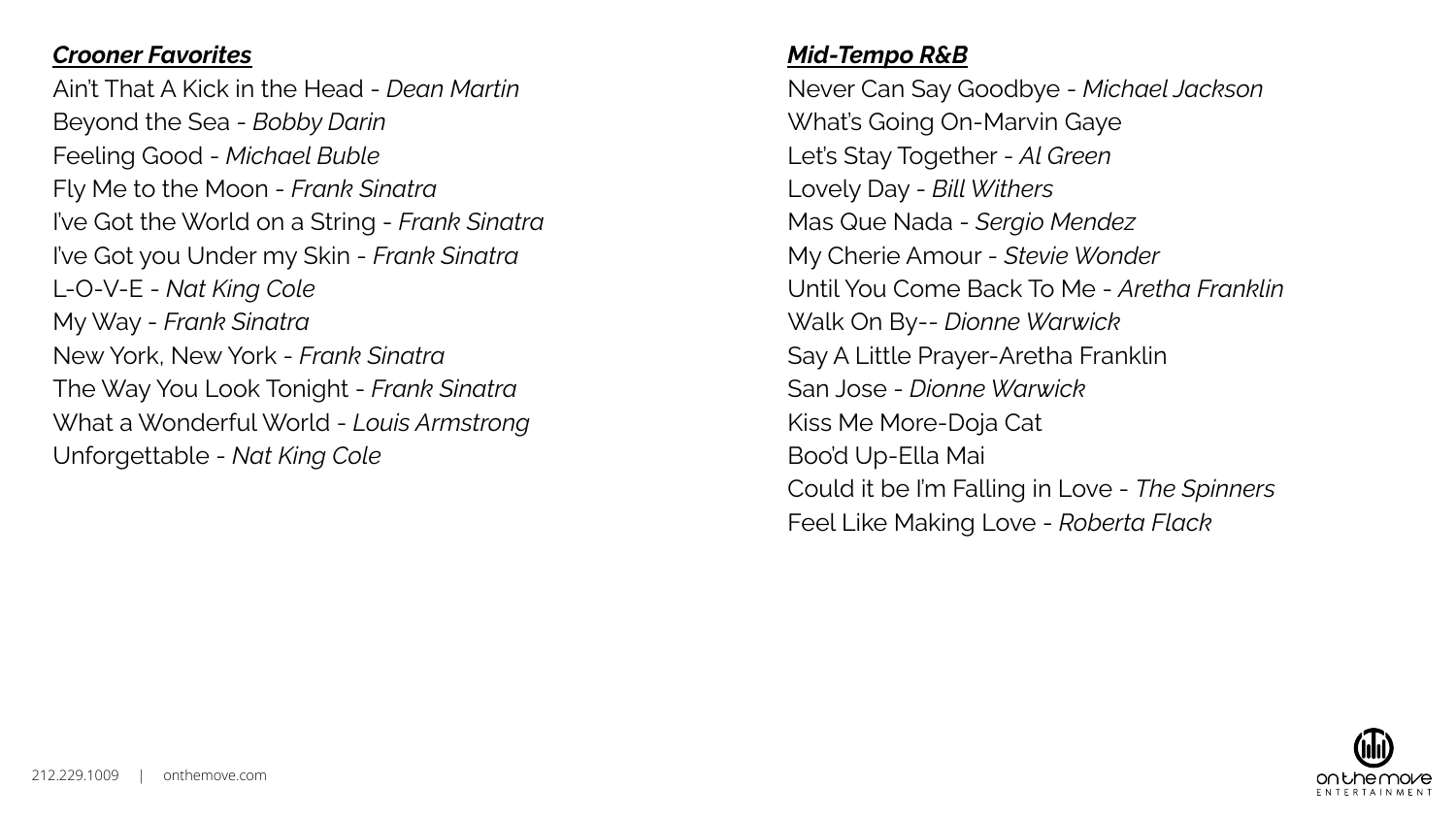## *Motown/Soul*

Ain't No Mountain - *Marvin Gaye* Ain't Too Proud To Beg - *The Temptations* Can't Hurry Love - *Diana Ross Cruisin-The Miricles* Dancing in the Street - *Martha & The Vandela Do I Do-Stevie Wonder* For Once in my Life - *Stevie Wonder* Hold on I'm Coming - *Sam and Dave* I Want You Back - *Jackson 5* I Wish - *Stevie Wonder My Girl-Temptaions* Signed, Sealed, Delivered - *Stevie Wonder* Soul man - *Sam and Dave* Superstition - *Stevie Wonder Stand By Me You Can't Hurry Love- Supremes* Your Love Keeps Lifting me Higher - *Jackie Wilson* Proud Mary - *Tina Turner* Shout - *Isley Brothers*

# *The 1980s*

1999 - *Prince* Africa - *TOTO* All Night Long - *Lionel Richie* Dancing In The Moonlight - *Toploader* Don't Stop Till You Get Enough - *Michael Jackson* Girls Just Wanna Have Fun - *Cindy Lauper* How Will I Know - *Whitney Houston* I Wanna Dance With Somebody - *Whitney Houston* Kiss - *Prince* Let's Dance - *David Bowie* Let's Go Crazy - *Prince* Like a Prayer - *Madonna* Rock With You - *Michael Jackson* Sweet Dreams - *Eurythmics* Take on Me - *Ah Ha* Vogue - *Madonna* Wanna Be Starting Something - *Michael Jackson* You Make my Dreams - *Hall & Oates*

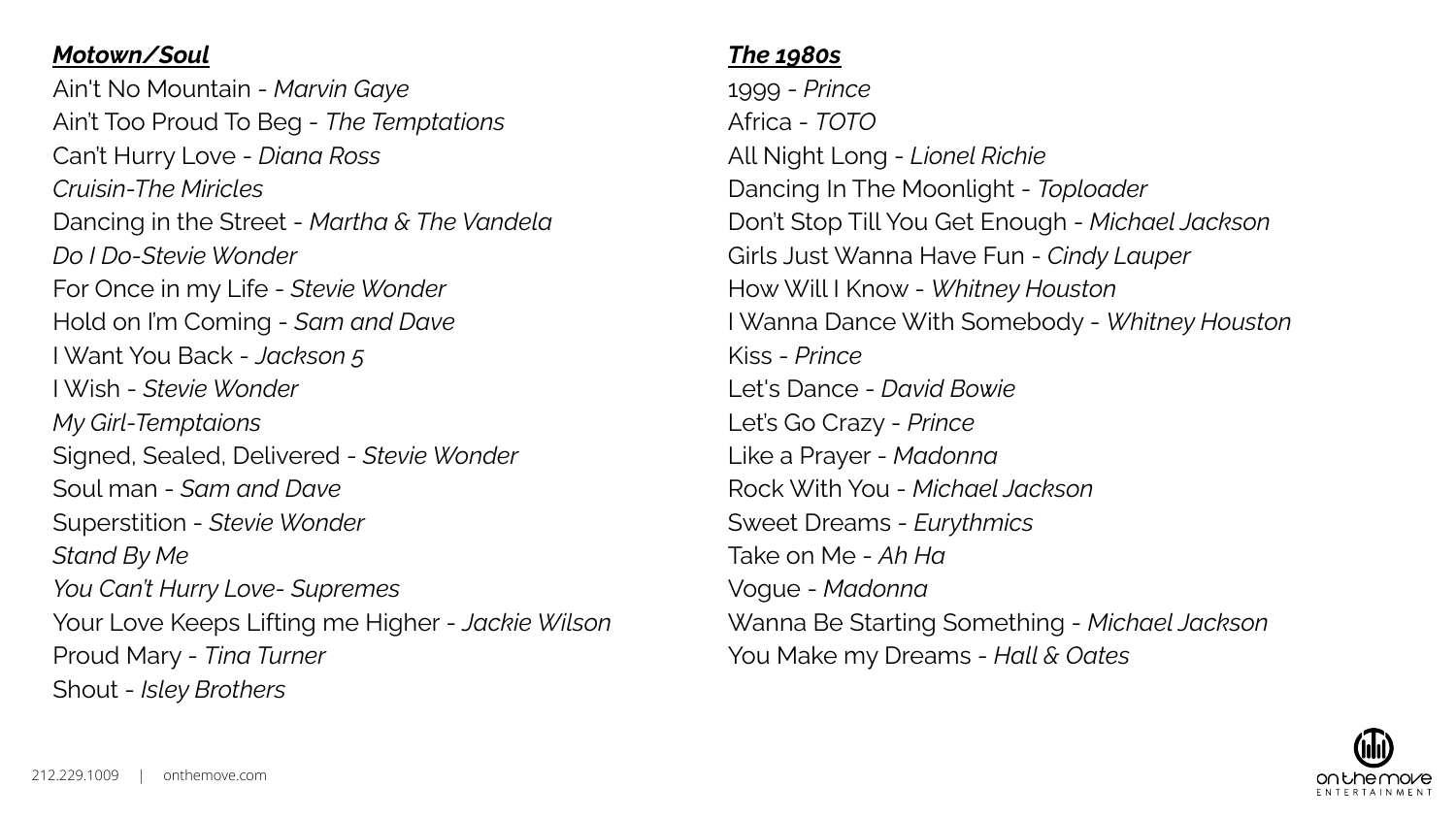#### *The 1990s/2000s*

*Believe-Cher Doo Wop-Lauren Hill Everybody - Backstreet Boys Fantasy - Mariah Carey Family Affair- Mary J Jumpin' Jumpin'-Destiny's Child Juicy-Biggie Hot in Here - Nelly I Want it That Way - Backstreet Boys Killing me Softly - Fugees No Diggity - Blackstreet Poison - Bel Biv Devoe Pony-Genuine Real Love - Mary J. Blige Return of the Mack - Mack Morrison Rock Your Body - Justin Timberlake Since U Been Gone-Kelly Clarkson Show Me Love - Robyn S Tearin Up My Heat-NSYNC This Is How We Do It - Montell Jordan Toxic - Britney Spears Wannabe - Spice Girls Yeah-Usher*

#### *Top 40s*

24k Magic - Bruno Mars American Boy - Estelle Adore You-Harry Styles Bad Guy - Billie Eilish Blinding Lights - The Weekend Blurred Lines - Robin Thicke Break My Heart-Dua Lipa Cake By The Ocean - DNCE Came Here For Love - Siglia Can't Stop The Feeling - Justin Timberlake Cheap Thrills - Sia Crazy In Love - Beyonce Dancing On My Own-Robyn Dont Start Now - Dua Lipa Electricity - Dua Lipa Feel So Close - Calvin Harris Finesse - Bruno Mars Forget You - Ceelo Green Get Lucky - Daft Punk

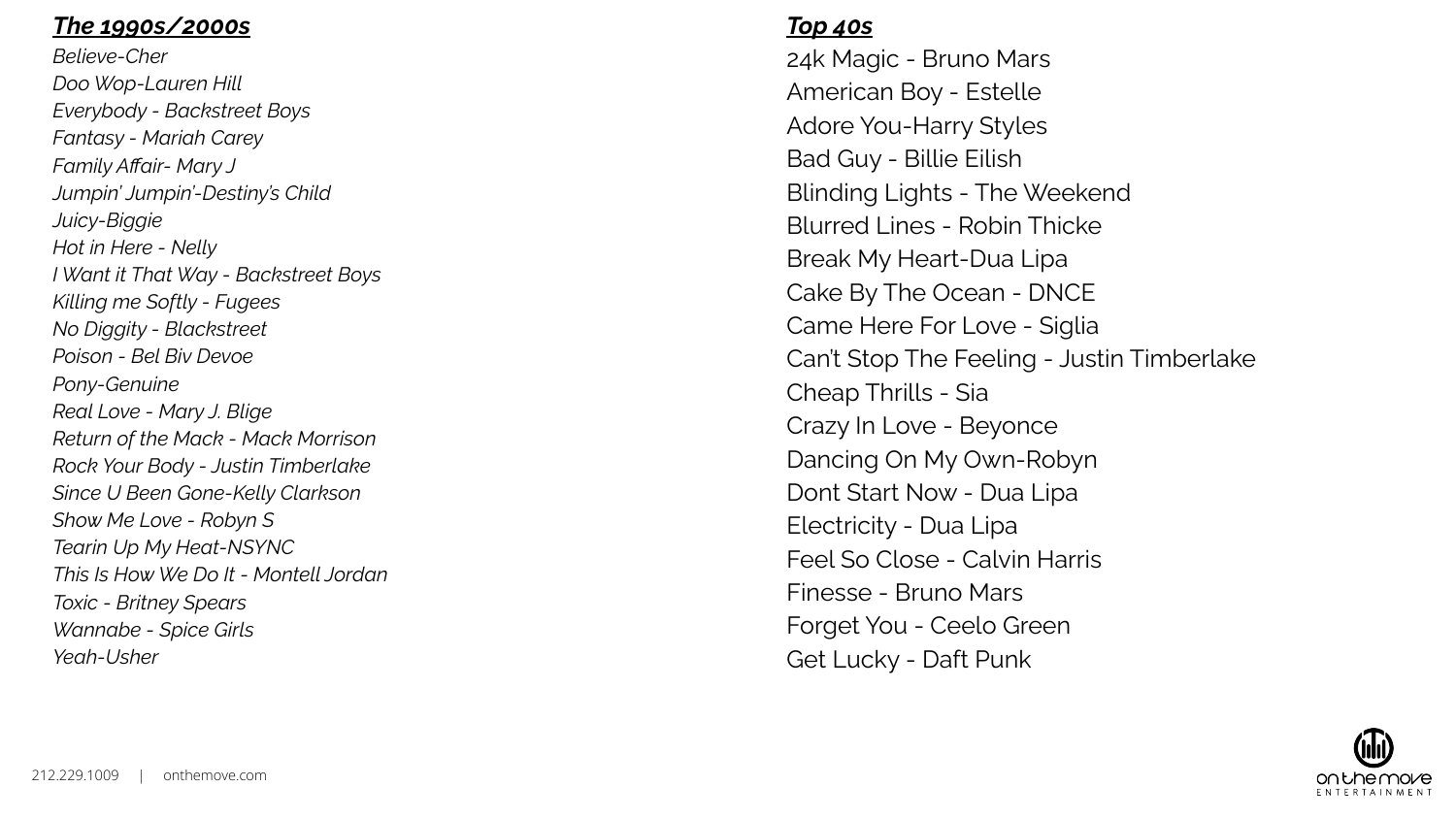Give me everything Tonight - *Pitbull* Good As Hell - *Lizzo* Good Feeling - *Flo Rida* Happy - *Pharell* Havana - *Camilla Cabello* Hey Ya - *Outkast Head & Heart- Joel Conry* Higher love - *Kygo* Hold my Hand - Jess Glyn How Deep is you Love (Calvin) - Calvin Harris I Like It Like That - Cardi B Juice - Lizzo Kill the lights (Remix) - Jess Glyn Lean On - Major Lazor Let me Love You - Justin Bieber Levitating- Dua Lipa Mi Gente - J Balvin/Beyonce My Head & Heart- Ava Max New Rules - Dua Lipa On The Floor - J.Lo

One Kiss - Calvin Harris Partition-Beyonce Promises - Sam Smith Rather Be - Clean Bandit Rain on Me- Arianna Grande Ritmo - Black Eyed Peas Say So-Doja Cat Shake it off - Taylor Swift Shape of You - Ed Sheeran Show Me Love - Robyn Shut up and Dance - Walk the Moon Summer - *Calvin Harris* The Middle - *Zedd* Treasure - *Bruno Mars* Uptown Funk - *Bruno Mars* Valerie - *Amy Winehouse Watermelon Sugar-Harry Styles* Wake Me Up - *Avicci* We Found Love - *Rihanna* Where Have You Been - *Rihanna*

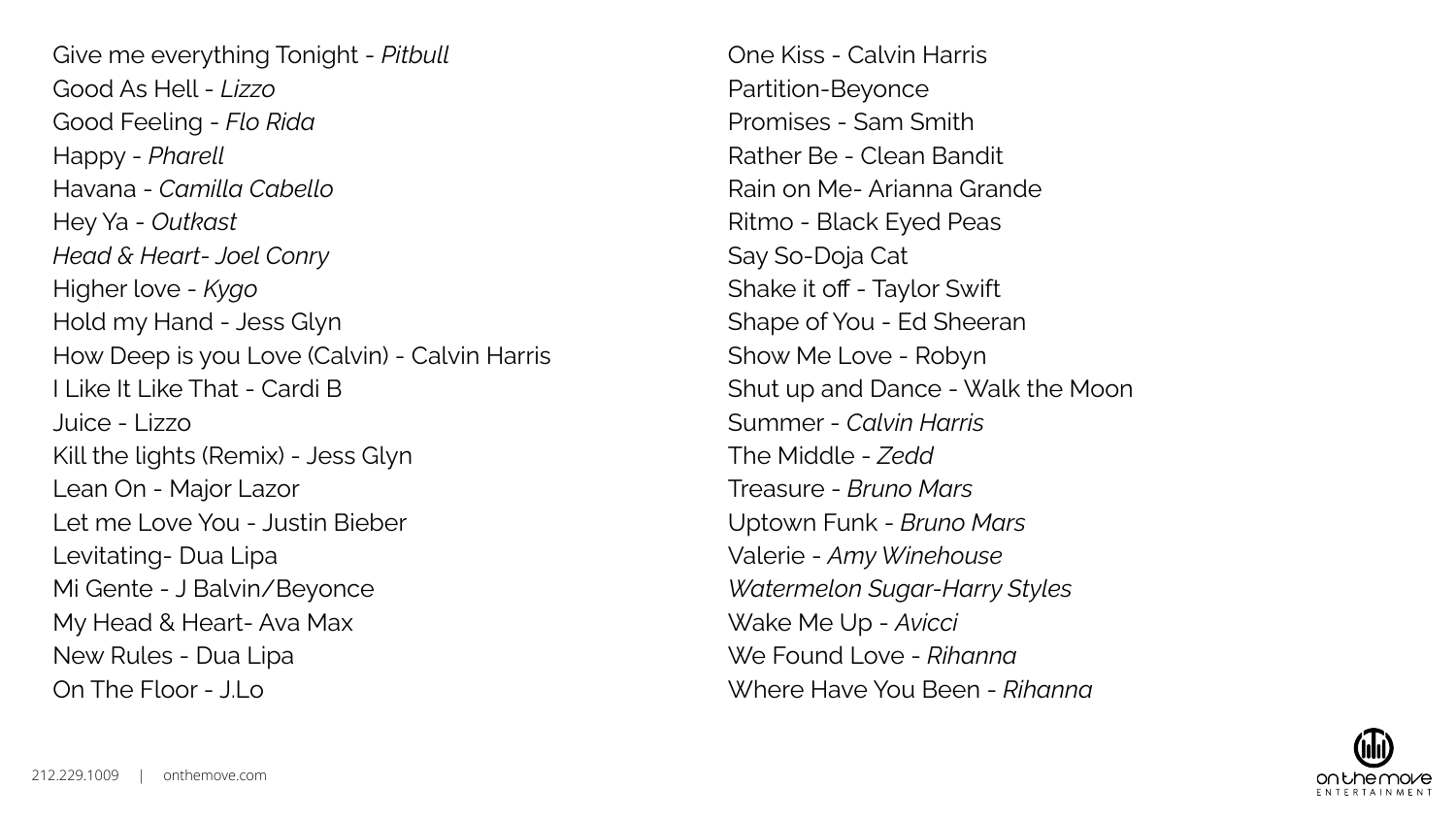## *Disco*

Ain't No Stopping Us Now - *McFadden* Another Star - *Stevie Wonder* Bad Girls - *Diana Ross* Best of My Love - *The Emotions* Boogie Oogie Oogie - *Taste of Honey* Boogie Wonderland - *EWF* Can't Get Enough of Your Love - *Barry White Dancing Queen-ABBA* Do I Do - *Stevie Wonder* Dont Leave me This Way - *Thelma Houston* Got To Be Real - *Cheryl Lynn* I Want Your Love - *Chic* I Will Survive - *Hermes House* I'm Everywoman - *Chaka Khan* Last Dance - *Donna Summer* Le Freak - *Chic* MacArthurs Park - *Donna Summer* Lets Groove - *EWF*

My First My Last - *Barry White* Play That Funky Music - *Wild Cherry* September - *Earth Wind & Fire* Shake Your Body Down - *Jacksons Turn The Beat Around-Gloria Estefan* You'll Never Find - *Lou Rawls*

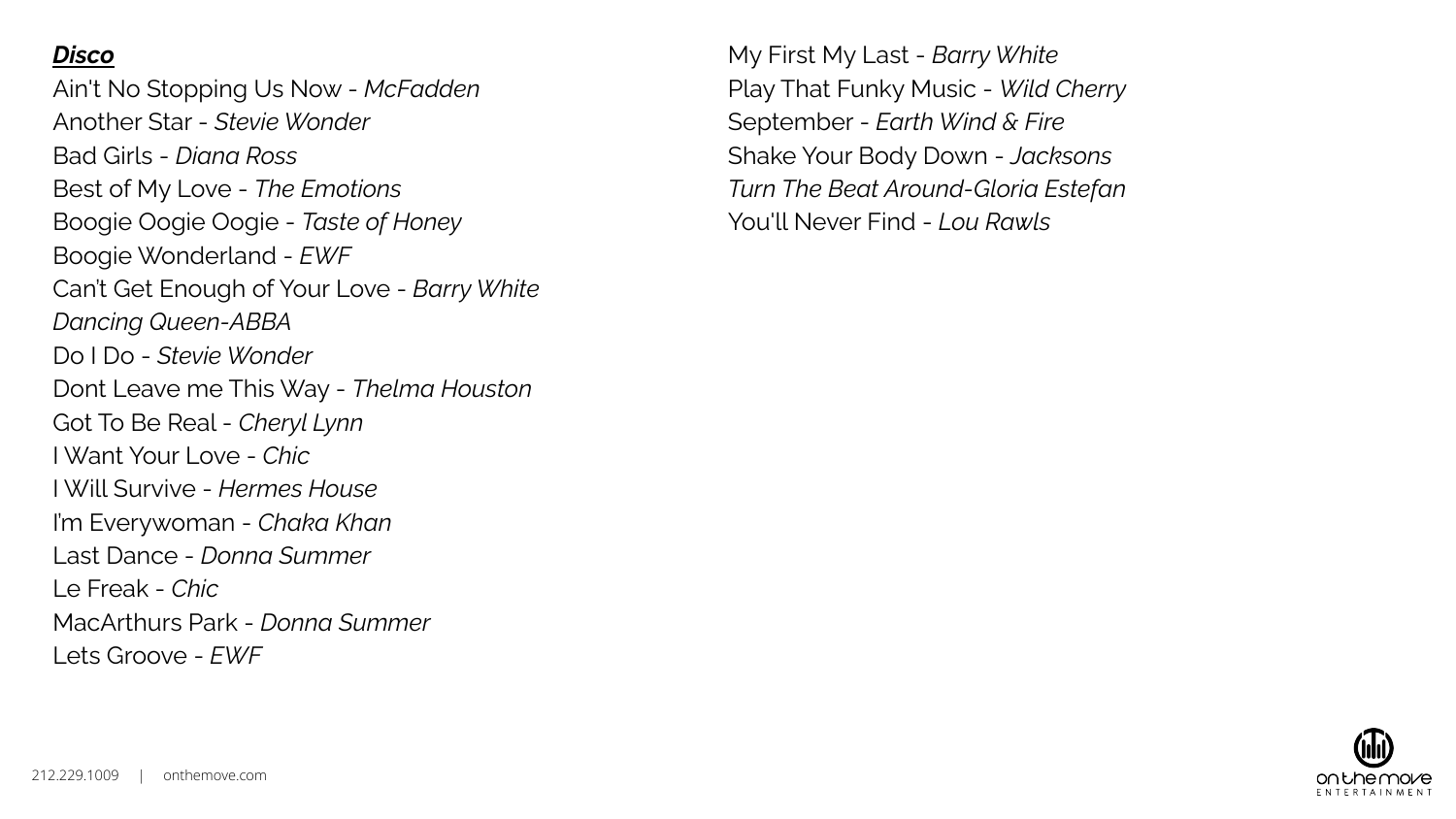#### *Rock*

All The Small Things - *Bink 182* American Girl - *Tom Petty Basket Case-Green Day* Day Tripper - *The Beatles* Don't Stop Believing - *Journey* Evil Ways - *Santana* Hard Days Night - *The Beatles* Jail House Rock - *Elvis Presley* Jessie's Girl - *Rick Springfield* Living On A Prayer - *Bon Jovi* Long Train Running - *Doobie Brothers* Mr Brightside - *The Killers* My Own Worst Enemy - *Lit* Old Time of Rock 'n Roll - *Bob Seger* Pretty Woman - *Custom* Satisfaction - *The Rolling Stones* Shook me all Night Long - *AC/DC* Still Rock & Roll To Me - *Billy Joel* Summer of '69 - *Bryan Adams* Sweet Child O' Mine - *Guns & Roses* Sympathy For The Devil - *The Rolling Stones* The Middle - *Jimmy Eats World*

Mi Gente-J Blavin La Vida Es Un Carnival-Celia Cruz Vivir Mi Vida - *Marc Anthony* Danza Kuduro - *Don Omar* Despacito - *Luis Fonsi*